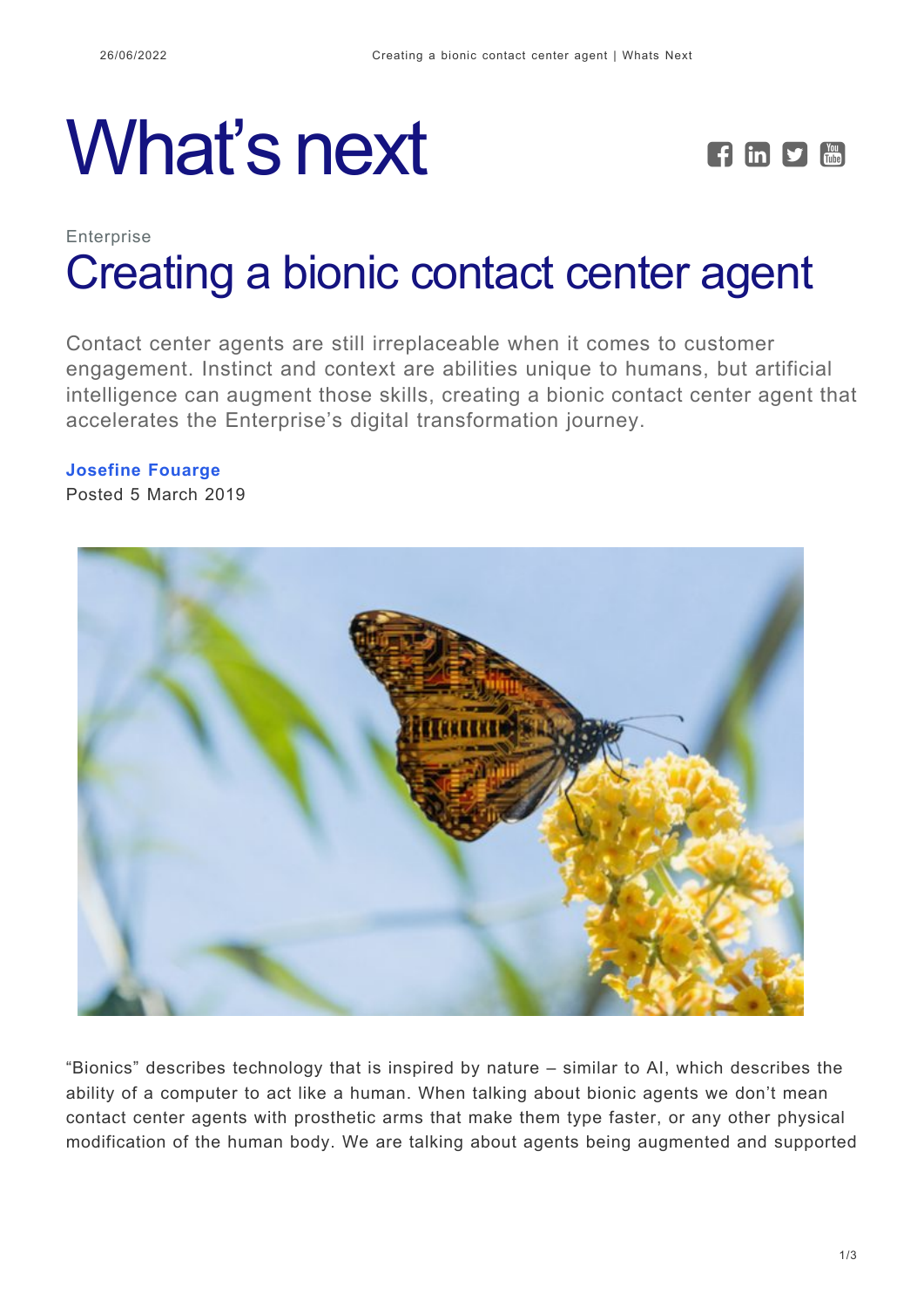#### by artificial intelligence. What could that look like?

First, AI can find patterns in huge amounts of data much faster than any human could. Which means, by leveraging AI, we augment our own ability to gather insights or knowledge. With contact center agents, [AI can listen in to conversations between customer and agent, analyze](https://www.nuance.com/en-gb/omni-channel-customer-engagement/digital/agent-ai) [what they talk about and recommend next best actions, upsell and cross-sell opportunities or](https://www.nuance.com/en-gb/omni-channel-customer-engagement/digital/agent-ai) [the answer to a support question – all in real time](https://www.nuance.com/en-gb/omni-channel-customer-engagement/digital/agent-ai). Today, agents either need to know a lot of details about the organization's offering or to search through script trees, knowledgebases or manuals to find answers. In answer to this, AI can search for the agent, allowing them to focus on the customer, not on the information retrieval.

Continuing the thought about patterns in data, every person has their own voice identity. Similar to a fingerprint, the way we talk, the frequency of our voice and several other identifiers are unique to every human. AI is capable of distinguishing between different voices, even identifying if the voice is human or robotic. This technology, called voice biometrics, enables agents to authenticate customers much faster, without asking the usual three identification questions like "What was your first pet's middle name?". This makes the authentication process more conversational and less frustrating for the customer and the agent, and it reduces fraud.

In general, looking into conversations and understanding what's going on, finding opportunities to improve the experience and sharing useful insights with agents in simple ways such as indicators in the agent desktop, will help make the agents' work life easier, will empower them and will strengthen their confidence while assisting customers. All of this helps with agent satisfaction – and we all know, if we like to go to work, we are happier.

But think a step further. If your agent is happy, if AI technology supports them by getting answers faster to the customer, if their tools highlight what they should pay attention to instead of guessing and if they feel more secure when asking for private information, it will also ensure that your customers are satisfied.

#### **Because happy agent = happy customer.**

**Tags:** [agent augmentation,](https://whatsnext.nuance.com/en-gb/tag/agent-augmentation/) [Artificial Intelligence](https://whatsnext.nuance.com/en-gb/tag/artificial-intelligence/), [call center](https://whatsnext.nuance.com/en-gb/tag/call-center/), [call centre fraud](https://whatsnext.nuance.com/en-gb/tag/call-centre-fraud/), [customer](https://whatsnext.nuance.com/en-gb/tag/customer-satisfaction/) [satisfaction,](https://whatsnext.nuance.com/en-gb/tag/customer-satisfaction/) [customer service,](https://whatsnext.nuance.com/en-gb/tag/customer-service/) [productivity](https://whatsnext.nuance.com/en-gb/tag/productivity/), [quality measures,](https://whatsnext.nuance.com/en-gb/tag/quality-measures/) [voice biometrics](https://whatsnext.nuance.com/en-gb/tag/voice-biometrics/)

### **More Information**



**Learn more about what Nuance can do to empower your agents.** Nuance agent-facing technologies utilize artificial intelligence to ensure your agents can focus on what really matters—solving your customers' inquiries. [Learn more](https://www.nuance.com/en-gb/omni-channel-customer-engagement/digital/agent-ai)